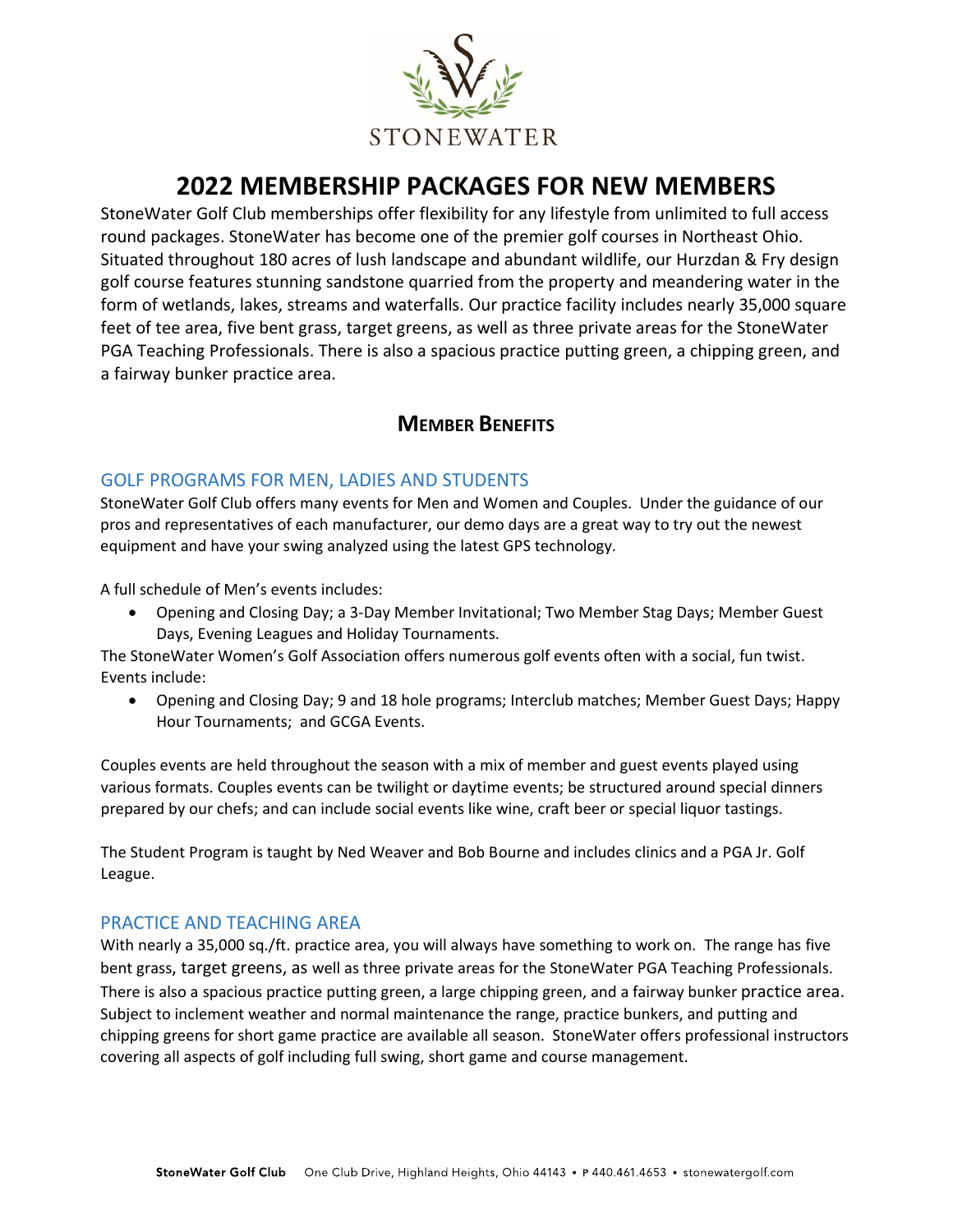

#### FULL ACCESS ROUND PACKAGE MEMBERS

Rounds are tracked in 9-Hole increments using a point system. Thus, a 15 round package is 30 points. Rounds expire on December 31, 2021 and cannot be transferred to future years. During Peak Times rounds can only be used by the Member and can be used for guests outside of these restricted times. Guests during Peak Times pay the regular Member guest green and cart fees.

#### 14- DAY ADVANCED TEE TIMES

Members have the ability to book starting times up to 2 weeks prior to when they want to play which is a full week ahead of any non-member bookings.

#### EXCLUSIVE MEMBER TEE TIMES

"Peak Times" are defined as Fridays from 11am-3pm; Saturday-Sunday before 11am; and on holidays before 11 am. These times are reserved exclusively for our members and guests playing with members.

## RECIPROCAL ARRANGEMENTS WITH LITTLE MOUNTAIN COUNTRY CLUB

Members are invited to play at Little Mountain and can book tee times through the StoneWater Golf Shop. Rounds member accounts will be reduced for the appropriate points for green fees. StoneWater points cannot be used for any guests StoneWater members bring to Little Mountain. Thus all guests of StoneWater members would pay the Little Mountain guest fees for the time/day of week. All members including those with a StoneWater membership that includes a prepaid cart, will be charged full cart fees at the then current Little Mountain rate. Tee times can be booked two weeks in advance for all times other than Saturday and Sunday and Monday holidays before 11:00 am. Those times are reserved for Little Mountain players and are subject to availability one week in advance. Little Mountain cart rates can be obtained through the StoneWater Golf Shop. Any StoneWater members playing Little Mountain during StoneWater member events pay the Little Mountain public play rate for the time/day of week regardless of their type of StoneWater membership.

#### MEMBER AND NON-MEMBER LEAGUES

StoneWater offers special programs designed specifically for the needs of these groups tailored based on the day of week, time of day, and number of players. Programs can include all of the golf amenities of StoneWater; specially designed group clinics; contest and events; Golf Shop assisted pairings and tee times; and, various food and beverage packages.

See the Director of Golf to design a program that best fits your leagues needs and desires.

#### USGA GHIN HANDICAP

All memberships include a USGA GHIN Handicap and inclusion on all related offerings and newsletters.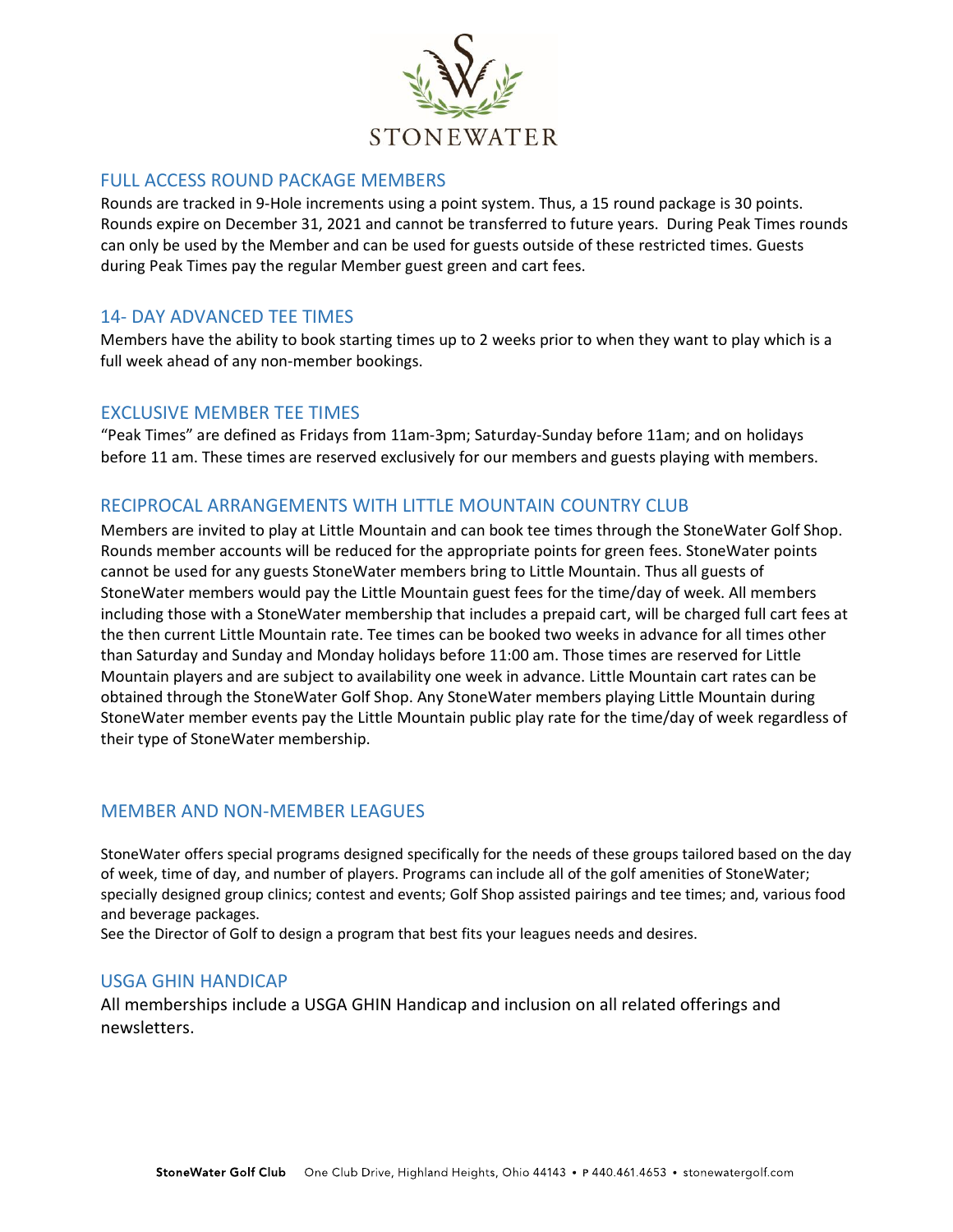

## GOLF SHOP DISCOUNTS & PERKS

Members receive discounts on Golf Shop apparel and merchandise. The equipment is competitively priced and comes with a fitting from one our Golf Professionals

- 10% off on all full priced apparel
- Free club fitting on all golf club purchases
- Special ordering on golf clubs

#### MEMBER ONLY WEBSITE PORTAL

A portal for members only to book tee times, receive advance information on StoneWater happenings and other member benefits.

#### MEMBER SERVICES

StoneWater Golf Club member's services include men's and women's locker rooms; bag storage; GHIN Handicap Service; member charging privileges; and, the ability to ship golf clubs to your travel destinations.

#### STONEWATER HOLE-IN-ONE FUND

StoneWater has established a \$5 hole-in-one fund available only to Members. Should a Member have a hole-in-one properly witnessed by a second person, the Member will be awarded the balance in the fund in StoneWater credits to be used in the Pro Shop or the Rustic Grill. Each time a Member has a hole-in-one, the fund will be replenished by a \$5 charge to the Member's account. Participation in the fund is extended to all Members and is not optional. Family and Corporate memberships will be charged \$5 for each individual member as each is eligible to participate. At the end of the season, the fund balance will carry over to the next year and any new members will be charged the \$5 fee at the time they join.

#### AGE RELATED MEMBERSHIPS

Age related memberships are based on the member's age as of January 1, 2021.

#### CLUB EVENTS AND ADVANCE NOTICE OF STONEWATER HAPPENINGS

StoneWater Golf Club hosts a number of family and adult events throughout the year. Members receive advance notice of all happenings in the Venue at StoneWater or Rustic Grill and the ability to make reservations before the general public. A sample of happenings is listed below.

| <b>Super Bowl Party</b>                        | Valentine's Day Dinner         |  |  |
|------------------------------------------------|--------------------------------|--|--|
| St Patrick's Day Party                         | <b>Thursday Rib Nights</b>     |  |  |
| Brunch with the Easter Bunny                   | <b>Holiday Market Festival</b> |  |  |
| Cinco de Mayo Party                            | <b>Brunch with Santa</b>       |  |  |
| Mother's Day Brunch                            | Wine and Liquor Paired Dinners |  |  |
| <b>Regular Scheduled Rustic Grill Specials</b> |                                |  |  |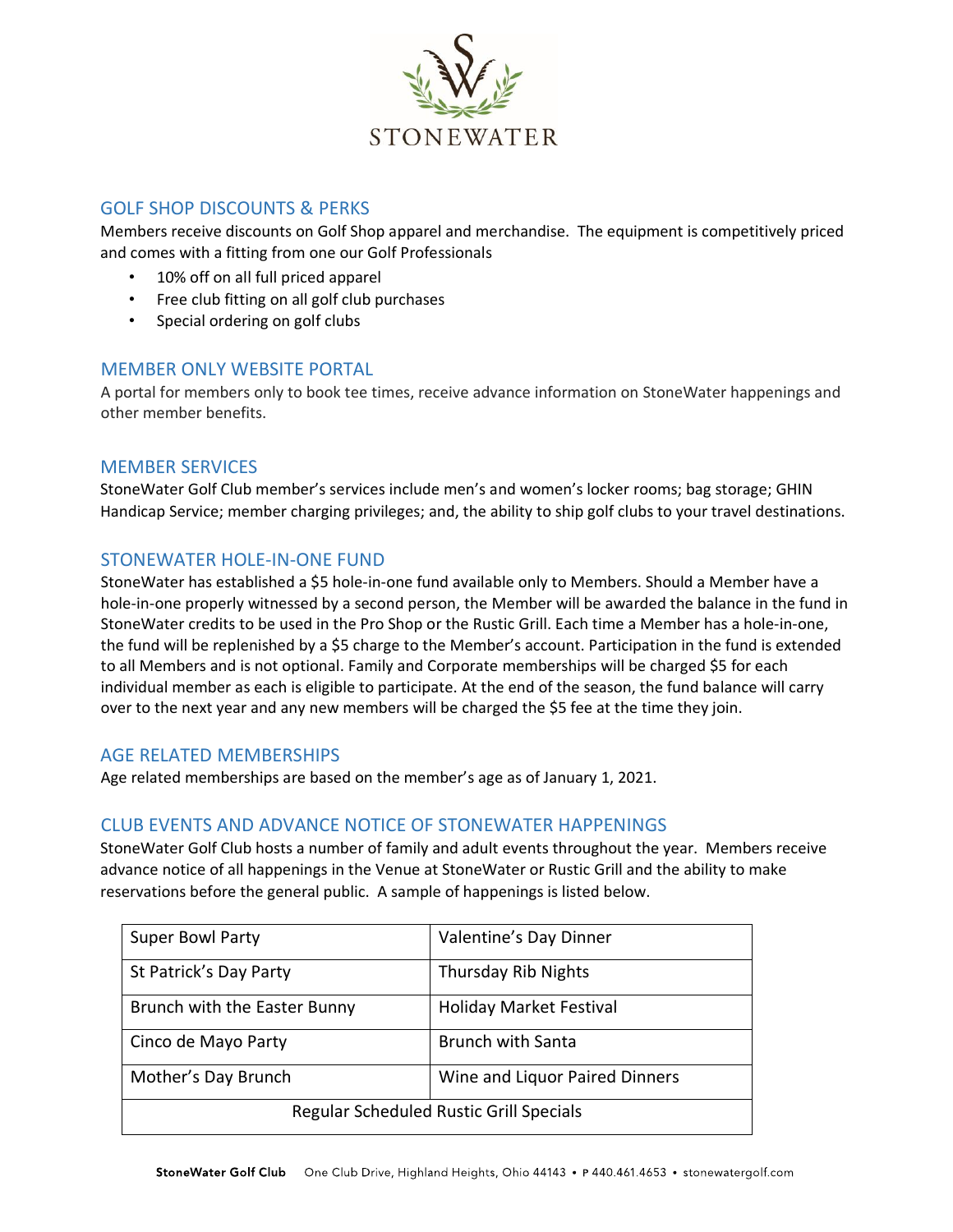

| Taco Tuesday's       | Wine-Down Wednesday |
|----------------------|---------------------|
| <b>Burger Nights</b> | Sunday Brunch       |

## RUSTIC GRILL AT STONEWATER

A great place to replay the round, settle the contests and mingle with friends. The Rustic Grill is a casual atmosphere in an intimate setting, showing sports games and events throughout the day. Our Executive Chef brings an innovative take on rustic American cuisine with menus inspired by the seasonality and freshness of locally sourced products. With indoor and outdoor patio seating, guests can enjoy grab and go or dine-in service complete with a wide selection of cocktails, wine and craft beers.

## OTHER MATTERS

- All Rounds Package and Unlimited are considered "Members" and may participate in all Members Events and Leagues.
- $\frac{1}{2}$  "Peak Times" are defined as Fridays from 11am-3pm; Saturday-Sunday before 11am; and on holidays that fall on a Monday before 11am.
- $\ddot{\phantom{1}}$  Public play is permitted during the non-peak times. Public tee times, however, can only be made one week in advance.
- $\frac{1}{2}$  Sales tax and admissions taxes will be added to all charges where required.
- $\ddot{\phantom{1}}$  The season runs for the calendar year 2022 with the course generally closed depending on weather from November 1 until sometime in March.
- $\perp$  Play on the course may be restricted at times due to inclement weather; during normal course maintenance; or during member events or outings.
- $\perp$  A Member Handbook is provided to all Members that contains details on all of the StoneWater club policies, rules and regulations and contact information.